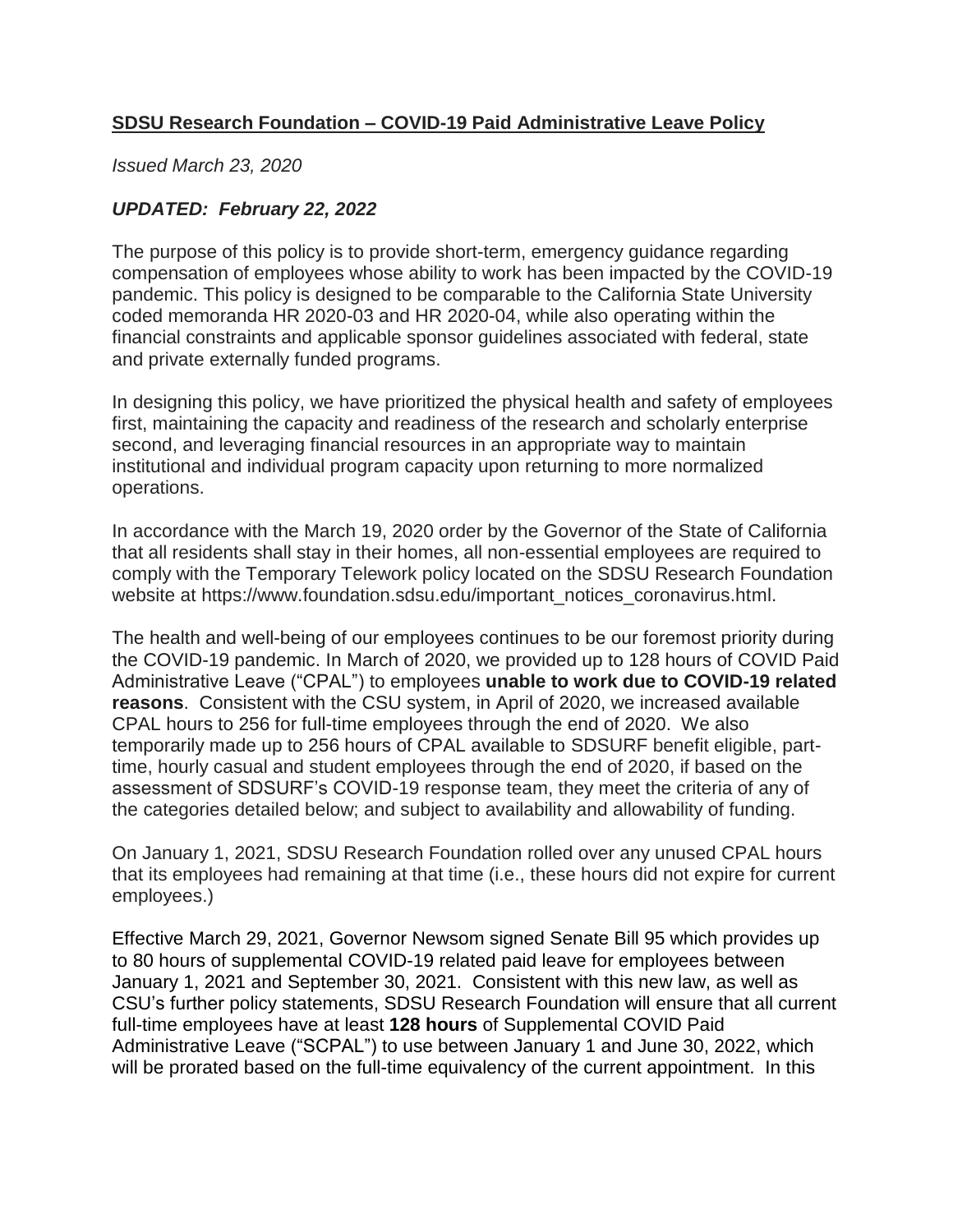way, we are providing more than the minimum number of paid leave hours and extending the period of usage.

## **Supplemental COVID-19 Paid Administrative Leave hours are provided and may be used in accordance with the following guidelines:**

- If, as of January 1, 2021, the employee exhausted the previous allotment of CPAL hours or had a balance below 128 hours or equivalent based on full-time equivalency, the employee's balances will be adjusted to 128 hours for full time employees and prorated to the equivalent for part time employees.
- If, as of January 1, 2021, the employee's CPAL balance was over 128 hours or the equivalent based on full-time equivalency, the employee's balance will not be affected.
- An employee who had a qualifying reason for CPAL between January 1, 2021 and March 29, 2021 may use the Supplemental CPAL leave hours granted by this policy retroactively to 1/1/21. To request this paid leave retroactively, please contact your supervisor. Supervisors, please reach out to payroll at [sdsurfpayroll@sdsu.edu](mailto:sdsurfpayroll@sdsu.edu) for assistance in making corrections.
- New hires may be granted up to 256 paid leave hours if unable to work for COVID-19 related reasons.
- As of June 30, 2022, any unused SCPAL hours will expire.

On January 1, 2022, SDSU Research Foundation rolled over any unused CPAL/SCPAL hours that its employees had remaining at that time (i.e., these hours will not expire for current employees.) New hire may be granted up to 256 paid leave hours if unable to work for COVID-19 related reasons.

## **COVID-19 Paid Administrative Leave (including any supplemental hours granted in 2021) may be used by employees who are unable to work (including remotely) due to one of the following unexpected or extraordinary circumstances:**

- 1. Their own COVID-19 related illness or to care for a qualifying family member with a COVID-19 related illness, or during a COVID-19 quarantine or isolation period.
- 2. COVID-19 related school or daycare closure requires the employee to stay at home with a child or dependent.
- 3. They have been directed by their supervisor or healthcare provider not to come to work for COVID-19 related reasons. **Please note: Per CSU directive, students who are unable to work, and have not resigned their position in order to relocate back home, must be paid at a minimum through April 5, 2020.**
- 4. COVID-19 testing for the employee.
- 5. Vaccination appointment for self or qualifying family member.
- 6. Employee is experiencing vaccine-related side-effects.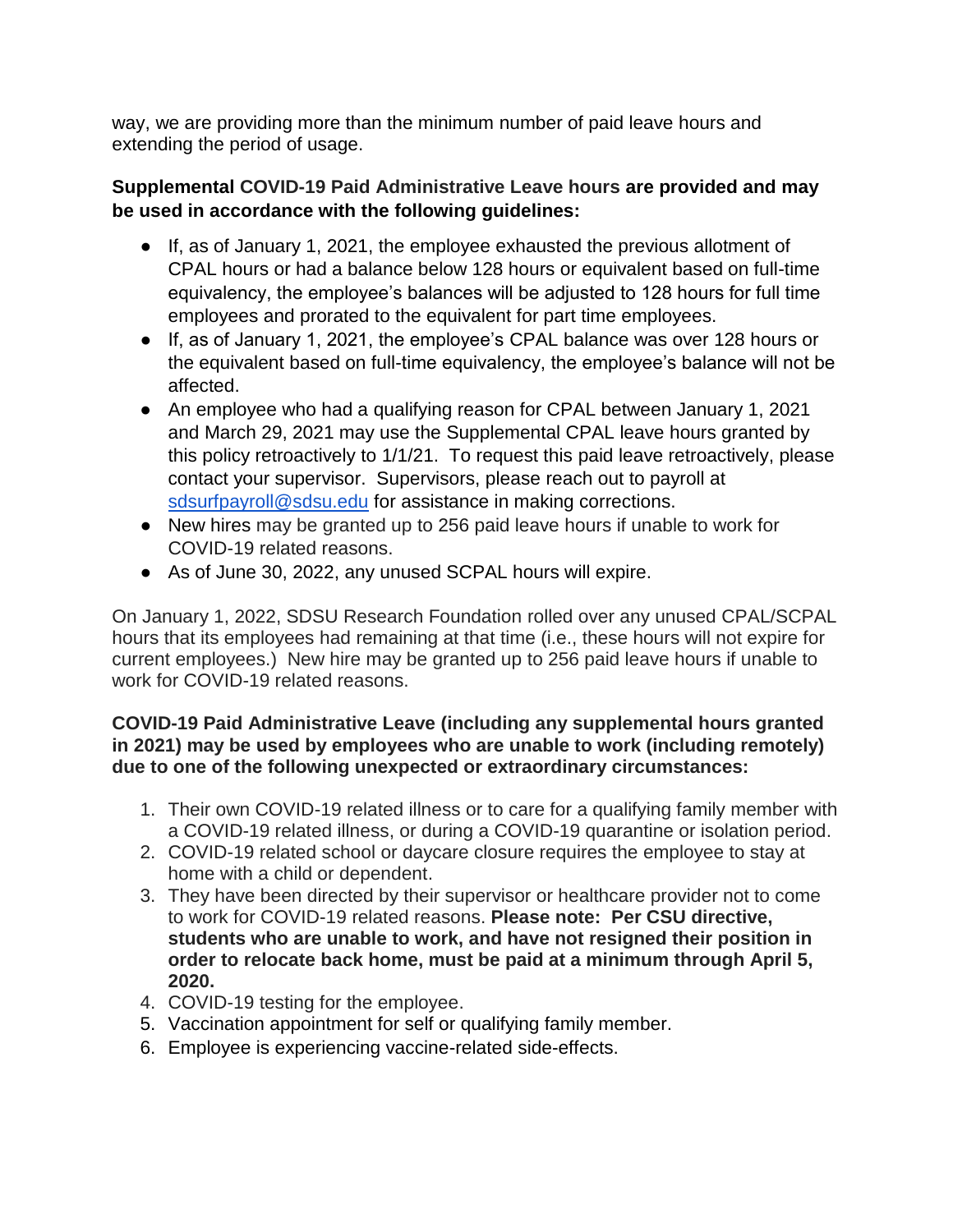### **All COVID-19 Paid Administrative Leave hours (including any supplemental hours granted in 2021) are subject to the following conditions:**

- 1. Will be available until June 30, 2022 or the end date of the individual employee assignment, whichever occurs first, after which any remaining balance will expire.
- 2. May be used either before or after the employee uses other available leave accruals at the request of the employee and with approval of the supervisor and PI/Program Director.
- 3. Will be prorated based on the full-time equivalency of the current appointment.
- 4. Are not payable upon termination of employment.

# **2/22/22 UPDATE:**

On February 9, 2022, Gov. Gavin Newsom signed [Senate Bill \(SB\) 114](http://click.comms.sdsu.edu/?qs=04f4e0373c75c3c8770d818c7aeef15be56ccc2a3f5cde81b6bee98a118cab72554ab8fe6889d98836bb03123c44d8f1966c5f96f53c974f) that requires employers provide up to 80 hours of supplemental paid sick leave (SPSL) which will be prorated based on the full-time equivalency of the current appointment for employees who are unable to work due to COVID-19 related reasons. The SPSL hours are retroactive to January 1, 2022. The California State University (CSU) extended the program's deadline from September 30, 2022, to December 31, 2022, and SDSU Research Foundation will do the same.

SPSL will be implemented as follows:

- If, as of January 1, 2022, the employee exhausted the previous allotment of CPAL/SCPAL hours or had a balance below 80 hours or equivalent based on full-time equivalency, the employee's balances will be adjusted to 80 hours for full time employees and prorated to the equivalent for part time employees.
- If, as of January 1, 2022, the employee's CPAL/SCPAL balance was over 80 hours or the equivalent based on full-time equivalency, the employee's balance will not be affected.
- An employee who had a qualifying reason for SPSL beginning January 1, 2022 may use the leave hours granted by this policy retroactively to 1/1/22. To request this paid leave retroactively, please contact your supervisor. Supervisors, please reach out to payroll at [sdsurfpayroll@sdsu.edu](mailto:sdsurfpayroll@sdsu.edu) for assistance in making corrections.
- New hires may be granted up to 256 paid leave hours if unable to work for COVID-19 related reasons.
- As of December 31, 2022, any unused CPAL/SCPAL/SPSL hours will expire.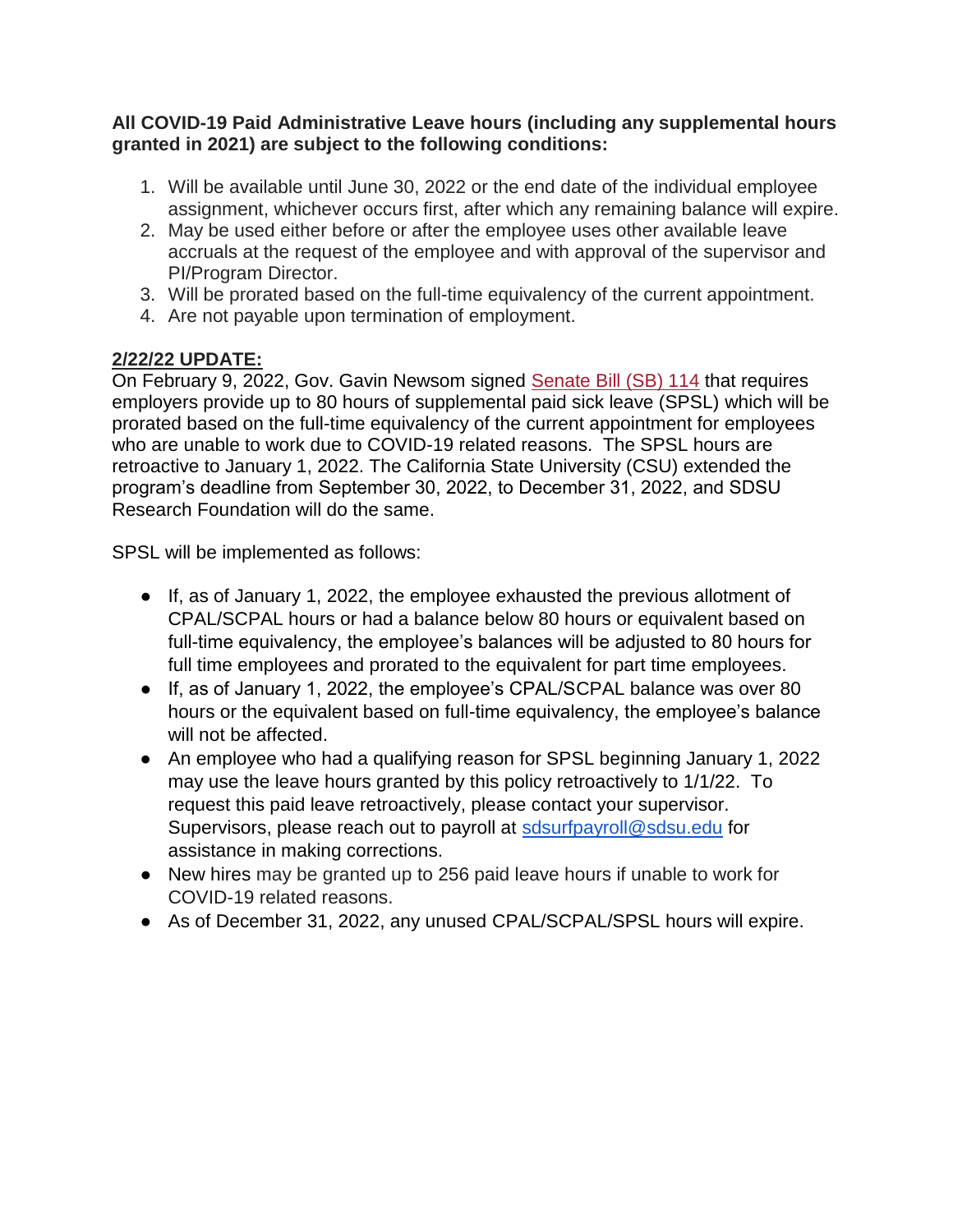# **Qualifying Reasons for Leave under SB 114:**

**Up to 40 hours of leave** can be used for the following reasons when employees are unable to work onsite or telework:

#### **Vaccine-Related:**

• The covered employee is attending a vaccine or booster appointment for themselves or a family member or cannot work or telework because they have vaccine-related symptoms or are caring for a family member with vaccine-related symptoms.

#### **Caring for Yourself:**

 The employee is subject to quarantine or isolation period related to COVID19 as defined by an order or guidance of the California Department of Public Health, the federal Centers for Disease Control and Prevention, or a local public health officer with jurisdiction over the workplace; has been advised by a healthcare provider to quarantine; or is experiencing COVID-19 symptoms and seeking a medical diagnosis.

#### **Caring for a Family Member**:

 The employee is caring for a family member who is subject to a COVID-19 quarantine or isolation period or has been advised by a healthcare provider to quarantine due to COVID-19 or is caring for a child whose school or place of care is closed or unavailable due to COVID-19 on the premises.

#### **Up to 40 hours of additional leave can be used only for the following reason when employees are unable to work or telework:**

• The covered employee tests positive for COVID-19 or the employee is caring for a family member who tested positive for COVID-19.

This policy is applicable to all programs regardless of funding source (Federal or non-Federal). **All leave will be charged directly to the source of funds of the employee's current work assignment.** For externally funded programs, specific funding agency restrictions or lack of funding may be considered as justification for exceptions to this policy. To request an exception, please submit through the link below.

## [SDSU Research Foundation COVID-19 Paid Administrative Leave \(Request for](https://docs.google.com/forms/d/e/1FAIpQLSfsQFeP0xLh4pjzPRLfKT3wZGZxfdDZxCPJstXArAdTXUBQVg/viewform)  [Exception\)](https://docs.google.com/forms/d/e/1FAIpQLSfsQFeP0xLh4pjzPRLfKT3wZGZxfdDZxCPJstXArAdTXUBQVg/viewform)

This policy will be re-evaluated regularly as the current COVID-19 pandemic evolves and may be subject to change at any time. Any provisions required by SB 95 or SB 114 will, however, remain unchanged.